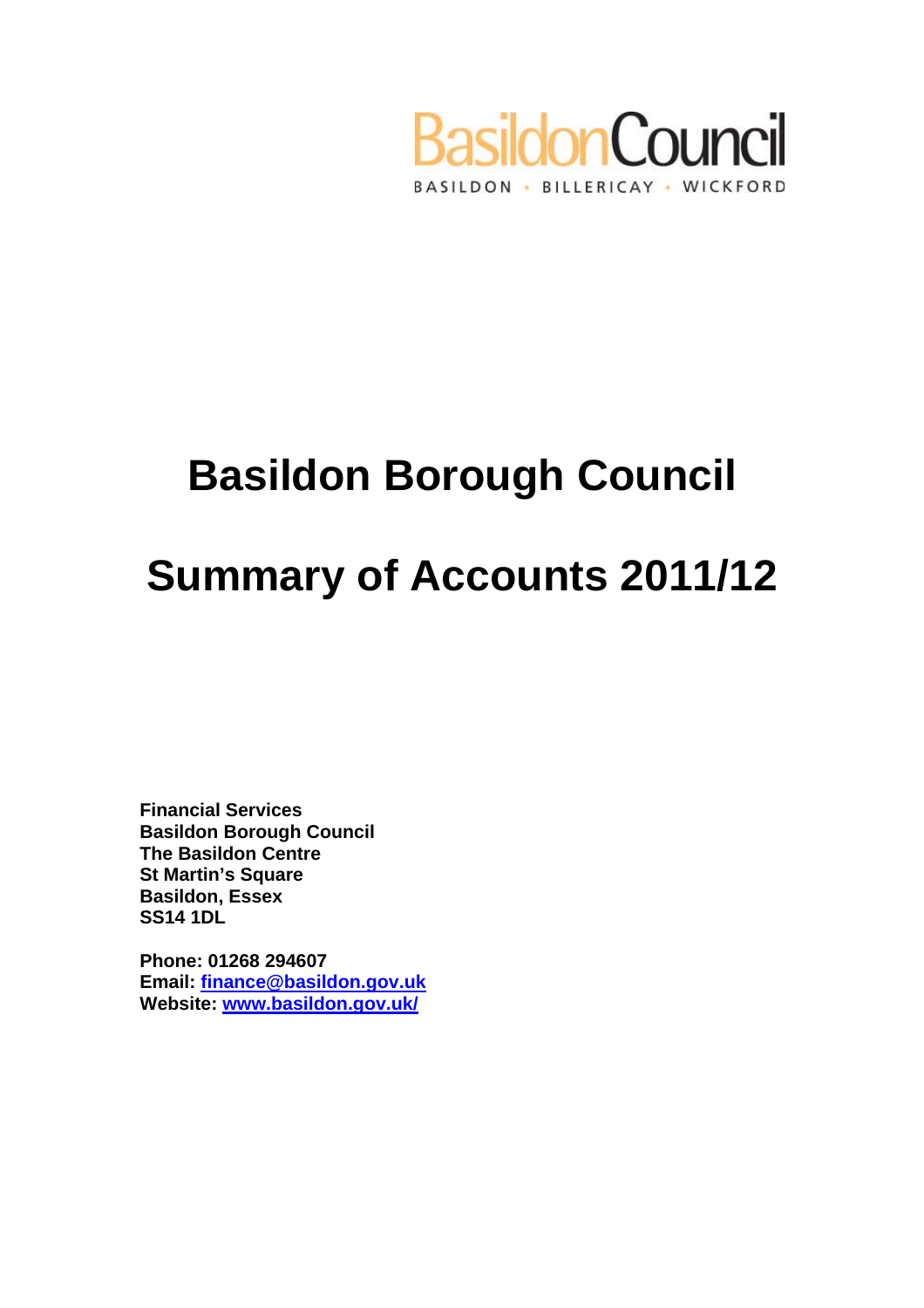### **Where Does The Money Go?**

For the year 2011/12 our budget was set in line with our corporate priorities. Set out below is a pie-chart demonstrating where the £26.7million budget was spent on services in 2011/12.

#### **Analysis of net spend on services (includes income raised by services)**

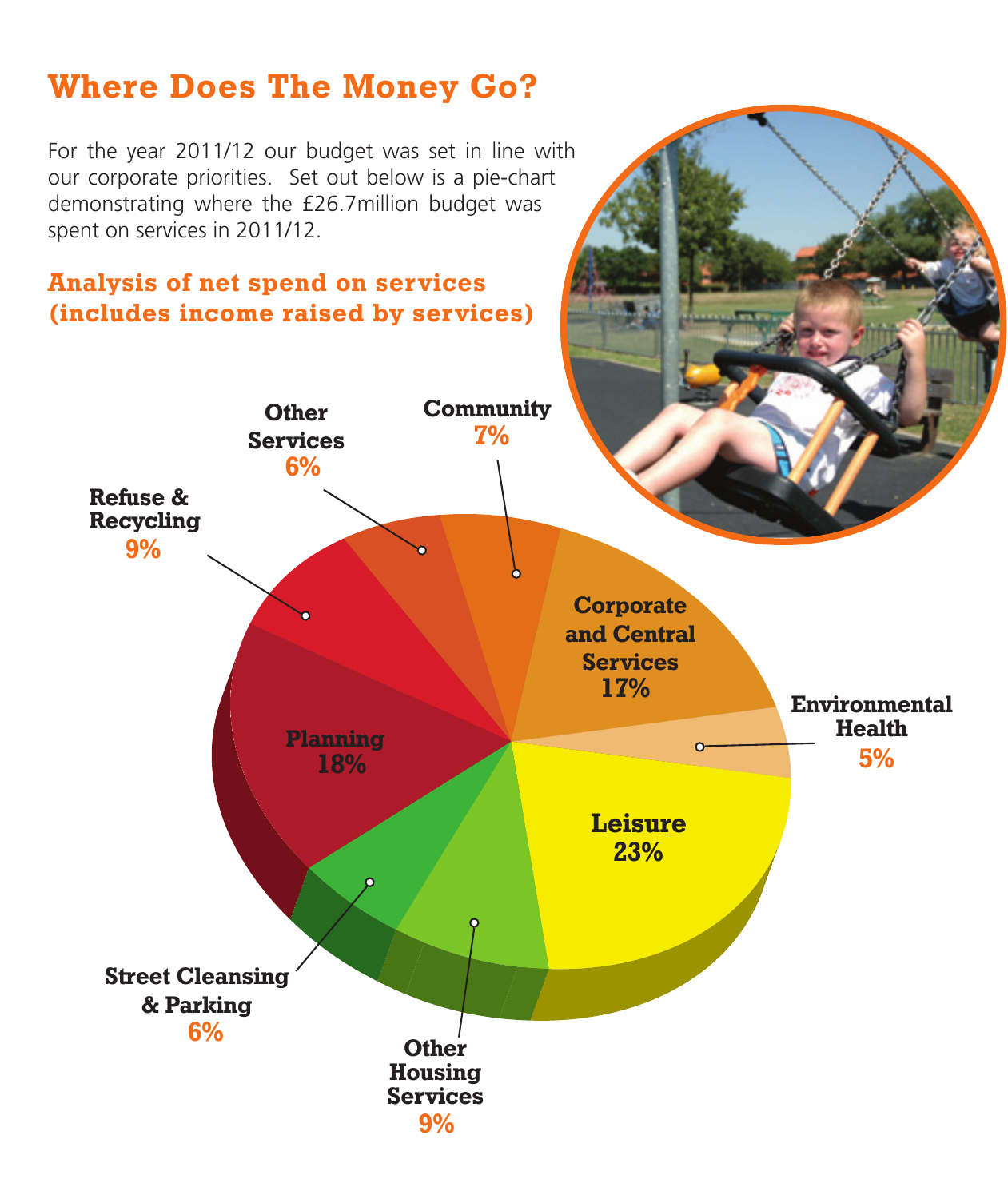# **Capital Expenditure**

Money spent on buying, improving or upgrading assets, mainly land and buildings, is referred to as capital expenditure. This type of spending must be treated separately from the running of day to day services. This is because the benefit of capital expenditure will be received over a longer period of time.

The council spent £27million on its land, property and other assets in 2011/12. This is how it was spent:

|                                                     | £000s  |
|-----------------------------------------------------|--------|
| <b>General Services</b>                             |        |
| The Sporting Village and Wat Tyler Country Park     | 1,060  |
| Improvements to buildings, play areas & open spaces | 861    |
| Vehicles, Plant & Equipment                         | 99     |
| <b>Leasing Costs</b>                                | 2,204  |
|                                                     | 4,224  |
| <b>Council Housing</b>                              |        |
| <b>Improvement of the Housing Stock</b>             | 21,937 |
| Other                                               | 184    |
|                                                     | 22,121 |
| <b>Housing General Fund</b>                         |        |
| <b>Disabled Facilities Grants</b>                   | 656    |
| <b>Private Sector Decent Homes Grants</b>           | 287    |
|                                                     | 943    |
| <b>TOTAL CAPITAL EXPENDITURE</b>                    | 27,288 |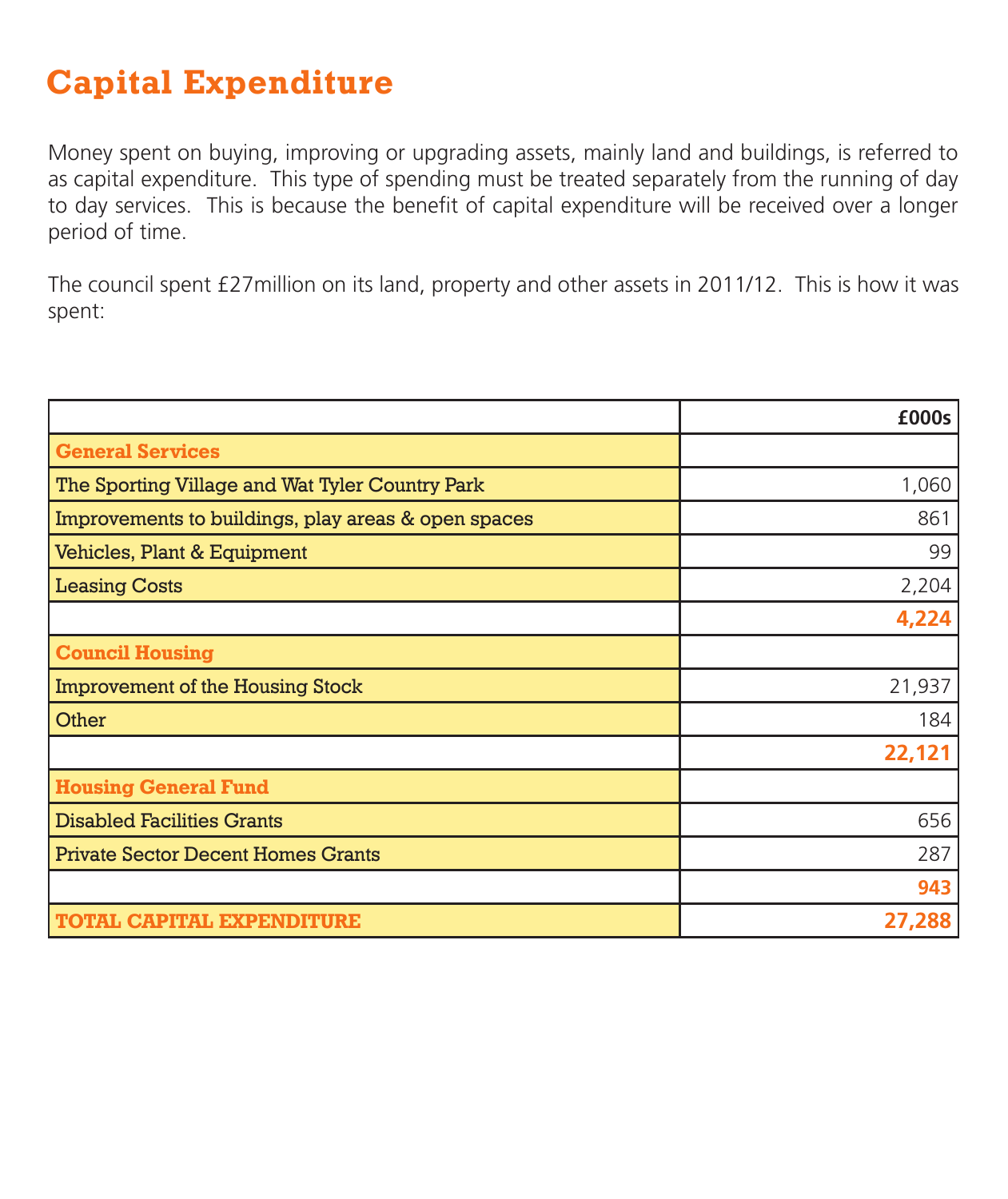# **Capital Financing**

Capital expenditure was financed from the following:

|                                     | £000s  |
|-------------------------------------|--------|
| <b>Borrowing</b>                    | 16,014 |
| <b>Major Repairs Reserve</b>        | 7,857  |
| Capital receipts from asset sales   | 1,105  |
| <b>Other Capital contributions</b>  | 1,535  |
| Revenue funding of Capital projects | 777    |
| <b>TOTAL</b>                        | 27,288 |

# **Council Housing**

The Housing Revenue Account covers the income and expenses associated with the provision of council housing. The table below summarises this. There is no contribution from council tax towards expenditure.

| <b>Income</b>                       | £000s  |
|-------------------------------------|--------|
| Council house rents                 | 43,498 |
| Other income                        | 7,057  |
|                                     | 50,555 |
| <b>Expenditure</b>                  |        |
| Repairs & maintenance               | 9,808  |
| <b>Supervision &amp; management</b> | 13,935 |
| <b>Depreciation of assets</b>       | 8,565  |
| Interest payable                    | 8,135  |
| Other costs                         | 7,832  |
|                                     | 48,275 |
| <b>NET HRA SURPLUS FOR THE YEAR</b> | 2,280  |

The council owned 6,532 houses and bungalows and 4,786 flats at 31 March 2012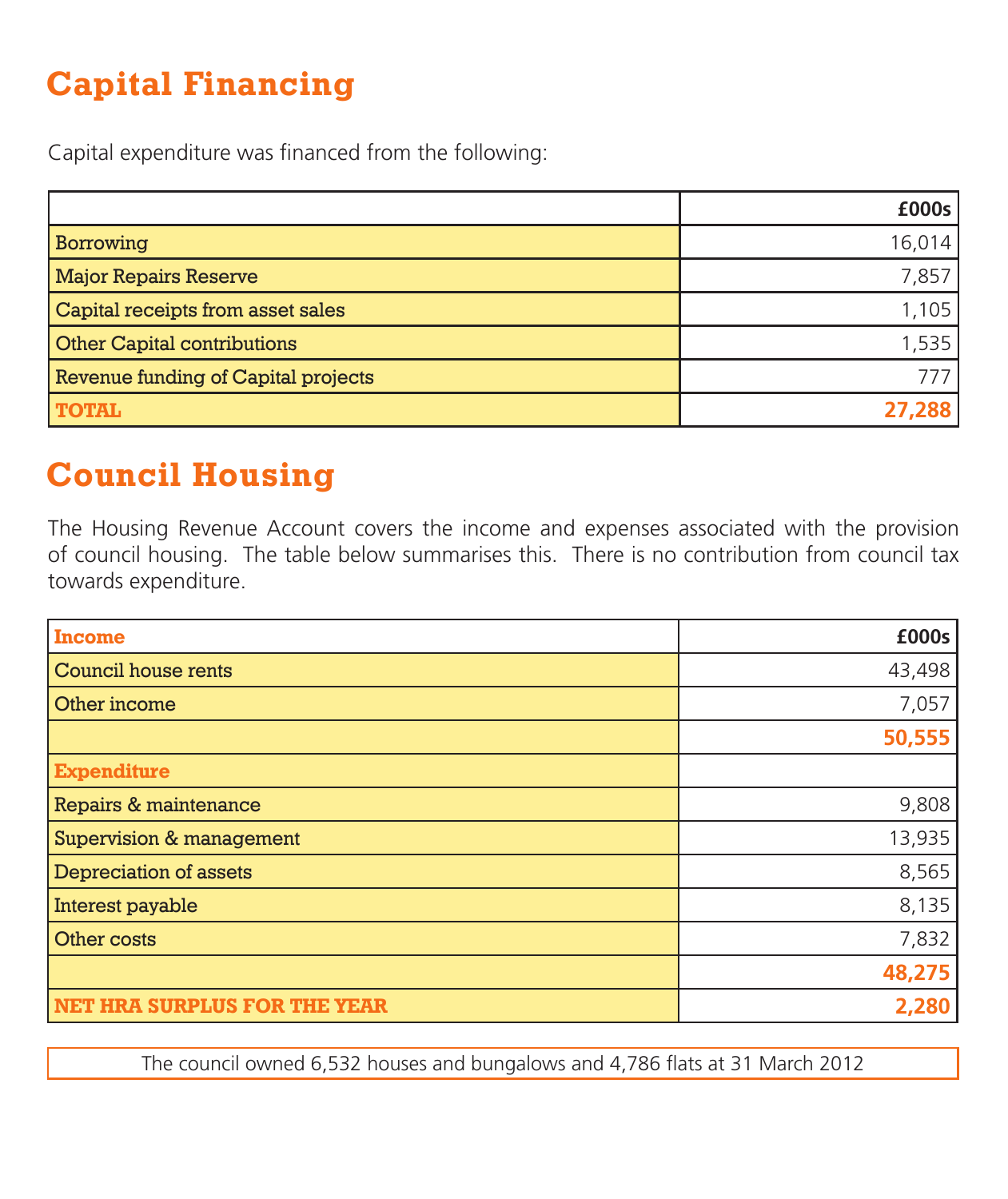### **Income and Expenditure Account**

The table below outlines day to day spending including salaries, repairs and transport essential to the effective running of the council's services. It also includes any income generated from the services.

|                                                | £000s     |
|------------------------------------------------|-----------|
| Community                                      | 1,945     |
| <b>Corporate &amp; Central Services</b>        | 4,650     |
| <b>Environmental Health</b>                    | 1,249     |
| Leisure                                        | 6,158     |
| <b>Other Housing Services</b>                  | 2,383     |
| <b>Other Services</b>                          | 1,423     |
| Planning                                       | 4,752     |
| <b>Refuse &amp; Recycling</b>                  | 2,519     |
| <b>Street Cleansing &amp; Parking</b>          | 1,654     |
| <b>NET COST OF GENERAL FUND SERVICES</b>       | 26,733    |
| Add:                                           |           |
| Parish & Town Council precepts                 | 359       |
| <b>Transfer to reserves</b>                    | 2,332     |
| <b>NET OPERATING EXPENDITURE</b>               | 29,424    |
| Less non service income received (see page 29) | (29, 191) |
| NET GENERAL FUND DEFICIT FOR THE YEAR          | 233       |